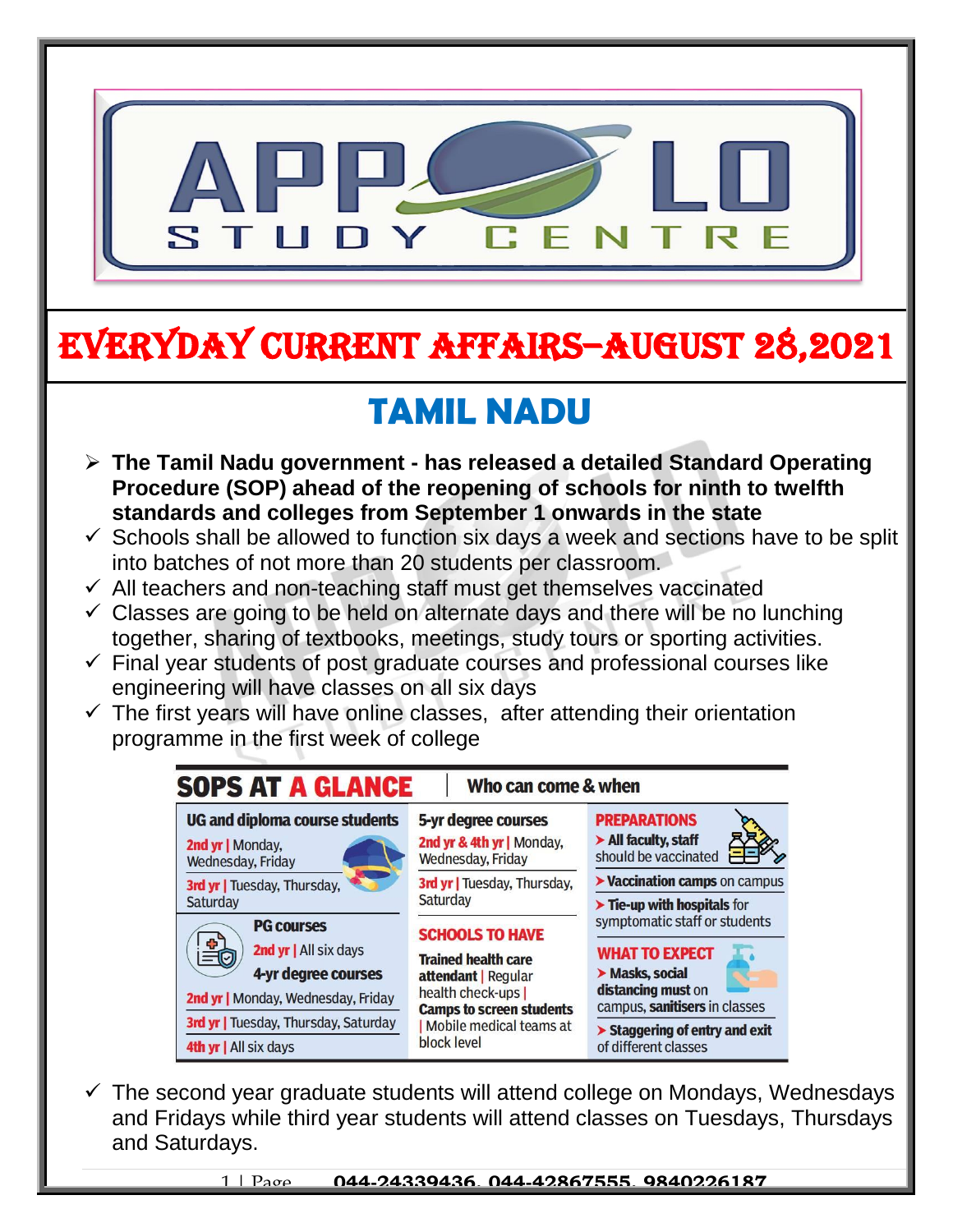- $\checkmark$  For professional courses like BE and B. Tech, second year students will come on Mondays, Wednesdays and Fridays while third year students will come on Tuesdays, Thursdays and Saturdays.
- $\checkmark$  Colleges should have quarantine facilities and tie up with nearest hospitals for students with symptoms.
- $\checkmark$  All students and teachers/staff shall wear face masks compulsorily inside and outside the school premises
- $\checkmark$  Thermal checks will also be conducted at the entry points of each school and college.
- $\checkmark$  Online/distance learning will continue to be an alternate mode of teaching for those who prefer not to attend the physical classes, with the consent of the parents of students
- $\checkmark$  The government has also allowed the reopening of hostels for college students
- **On August 27, the Tamil Nadu government - announced "Chief Minister Road Improvement Scheme" to widen the roads connecting taluk headquarters and the district headquarters in the next ten years**
- $\checkmark$  The government will spend Rs.3,200 crore in this fiscal to widen the roads to twolane and four-lanes to facilitate free movement of traffic.
- $\checkmark$  About 2,000km panchayat/panchayat union roads will be upgraded to 'other district roads'.
- $\checkmark$  It has been decided to upgrade 2,200km state highways to four-lane and 6,700km to two-lane based on high traffic density.
- $\checkmark$  In the first phase, a 250-km long network will be widened to four-lane at a cost of Rs.2,000 crore and another 600km to two-lane at a cost of Rs.1,200 crore.
- $\checkmark$  A policy note tabled in the assembly by Minister for Highways E.V. Velu outlines the long-term vision of the government for the next 10 years



#### 2 | Page **044-24339436, 044-42867555, 9840226187**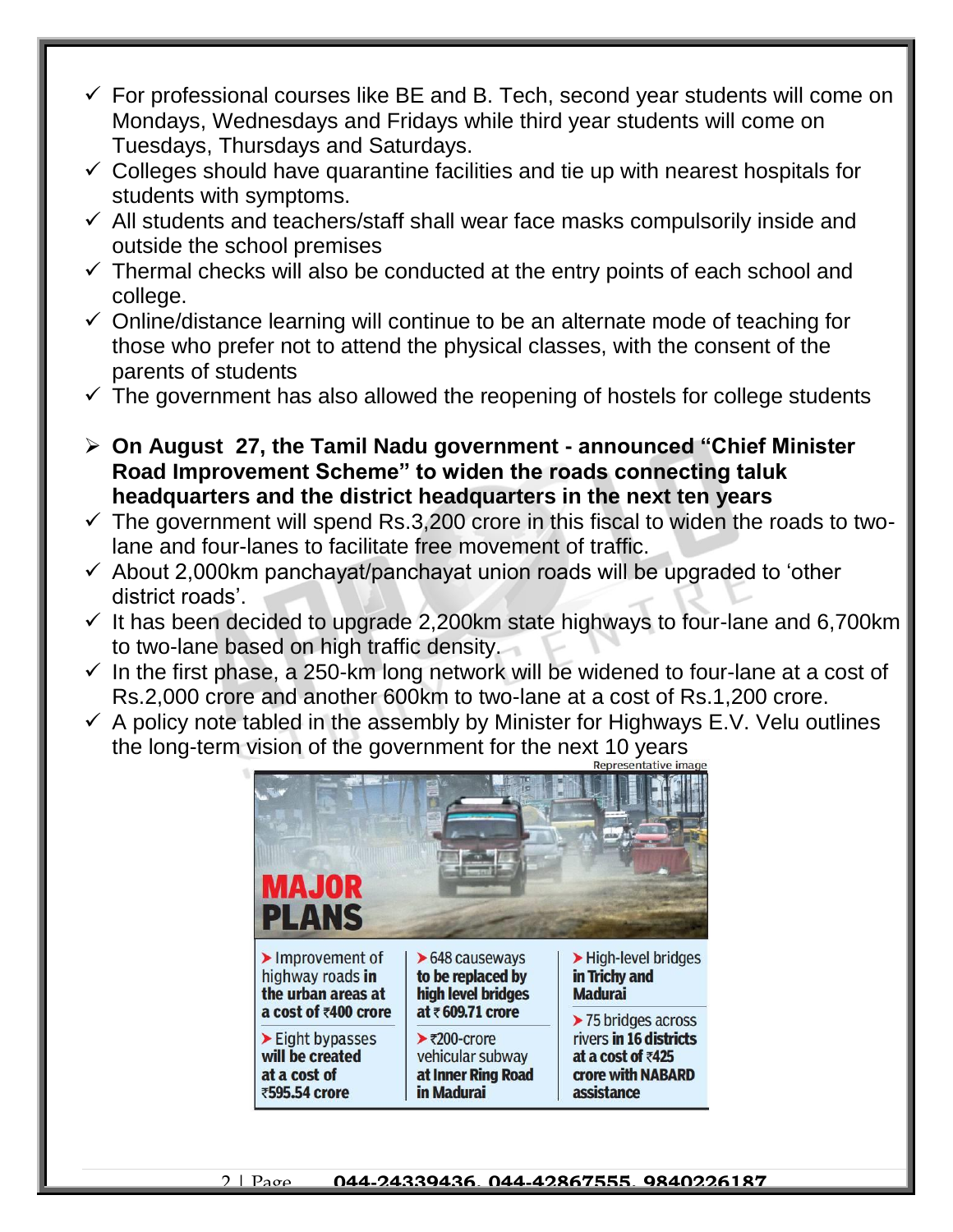- $\checkmark$  It includes the upgradation of all state highways with high traffic density to fourlane, and elevated highways in the most-congested areas in the cities.
- $\checkmark$  All railway level crossings on state highways and major district roads will get rail over bridges.
- $\checkmark$  To reduce the number of accidents, works will be taken up at Rs.200 crore under the Integrated Road Infrastructure Development Scheme
- $\checkmark$  Further, funds to the tune of Rs.150 crore from the Road Safety Fund will be spent to improve accident-prone areas.
- $\checkmark$  With loans from NABARD, 75 river bridges will be constructed at a cost of Rs. 425 crore to benefit over 15 lakh people in 558 villages across 16 districts
- $\checkmark$  The government would construct high-level bridges across waterways against a total of 1,281 old causeways at a cost of Rs.2,401 crore
- $\checkmark$  In the first phase, 648 causeways will be replaced as high-level bridges at a cost of Rs.609.71 crore
- $\checkmark$  The state highways will be widened to four-lane in urban areas at a cost of Rs.400 crore, a 10% of which will be availed from comprehensive road infrastructure development programme.
- $\checkmark$  New bypasses will be built in Sivaganga, Parthibanur, Kamudhi, Thiruthuraipoondi, Ambasamudram, Bhavani, Aruppukkottai (west) and Uthiramerur at a cost of Rs. 595 crore.
- **On August 27, the state government - announced cancellation of the "performance-based maintenance contract (PBMC)" scheme of the previous AIADMK government, which encouraged "monopoly of contractors".**
- $\checkmark$  All state highways and major district roads were given a five-year contracts division-wise under the scheme
- $\checkmark$  The contracts will cover initial rectification, periodical renewal, improvements and maintenance to increase the efficiency.
- $\checkmark$  The difference between the government and PBMC to maintain a kilometre of state highway was Rs.50,000.
- $\checkmark$  According to the leader of the opposition Edappadi K Palaniswami, the scheme was based on e-tender and any eligible contractor could participate from anywhere.
- $\checkmark$  The AIADMK introduced the scheme in 2001-06, which was done away by the next DMK regime and the AIADMK reintroduced the package system in 2011-16.
- $\checkmark$  According to Minister for Highways E V Velu, the Class I contractors in the state could execute road work worth Rs.300 crore, but the estimates under the PBMC were in the range of Rs.600 crore and Rs.800 crore, preventing local contractors from participating.
- **On August 27, Tamil Nadu chief minister M K Stalin - announced welfare measures to the tune of Rs.317.4 crore to improve the living conditions of Sri Lankan Tamils in refugee camps in the state.**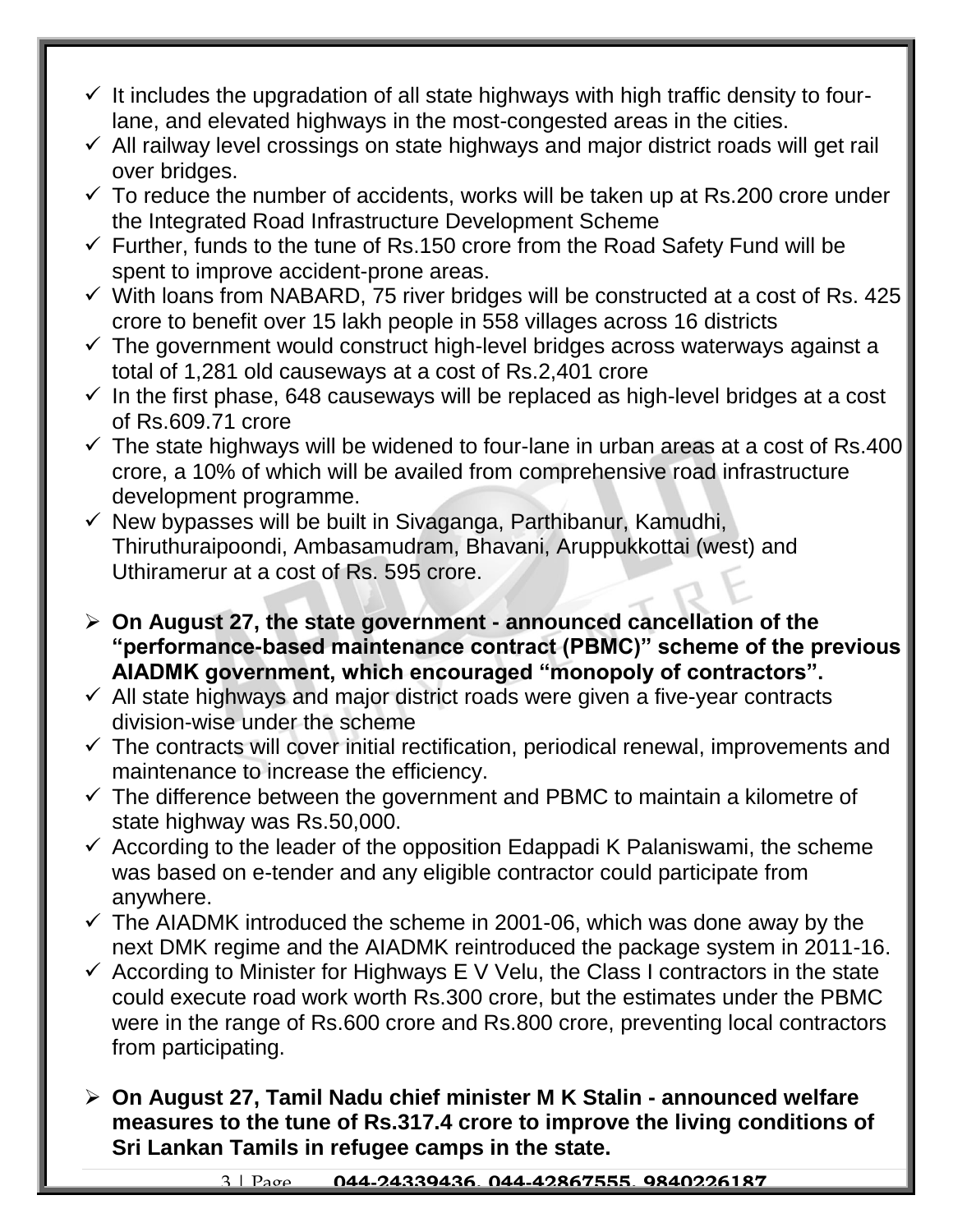- $\checkmark$  The CM made the announcement under Rule 110 in the state assembly
- $\checkmark$  The government planned the schemes based on reviews on basic amenities in Sri Lankan refugee camps in the state
- $\checkmark$  A total of 3,04,269 Lankan Tamils, who came to Tamil Nadu from 1983, were living in the state.
- $\checkmark$  Of them, 58,822 lived in 108 camps, including two special camps, in 29 districts.
- $\checkmark$  The government would reconstruct 7,469 dilapidated houses in the camps at a cost Rs.231.54 crore.
- $\checkmark$  In the first phase, a total of 3,510 houses would be reconstructed at a cost of Rs.108.89 crore this fiscal year.
- $\checkmark$  The government would allocate Rs.30 crore to provide basic amenities in the camps this year.
- $\checkmark$  On the education front for wards of Sri Lankan Tamils, the CM said the government would extend free education and accommodation to 50 students, who score high marks, to pursue engineering courses.
- $\checkmark$  Similarly, the government would bear all expenses of the students who pursue post graduation.
- $\checkmark$  It would bear the education expenses of five students, who score high marks, to pursue agriculture courses.
- $\checkmark$  The government would enhance the scholarship for students and monthly incentive to the family head from Rs.1,000 to Rs.1,500, that of adults from Rs.750 to Rs.1,000, and children from Rs.400 to Rs.500.
- $\checkmark$  The government had allocated Rs.6.16 crore to disburse loans to women SHGs in the camps
- $\checkmark$  A consultative committee would also be constituted to look into the welfare of Sri Lankan Tamils in the camps.

#### **On August 27, two bills – were tabled in the Tamil Nadu State Assembly**

- $\checkmark$  State law minister S Regupathy tabled the Tamil Nadu Court Fees and Suits Valuation (amendment) Bill
- $\checkmark$  The Bill seeks to fix the court fees for probate or letters of administration as 3% on the amount or value of the estate in respect of which the grant of probate or letters of administration is made, subject to a maximum of Rs.25,000.
- $\checkmark$  Commercial taxes and registration minister P Murthy tabled the Registration (Tamil Nadu Amendment) Bill, 2011
- $\checkmark$  The Bill aims to remove the need of physical presentation of documents such as agreements relating to deposit of title deeds for registration to facilitate ease of doing business.

### **NATIONAL**

#### **On August 27, India - hit a record one crore doses of anti-Covid jabs**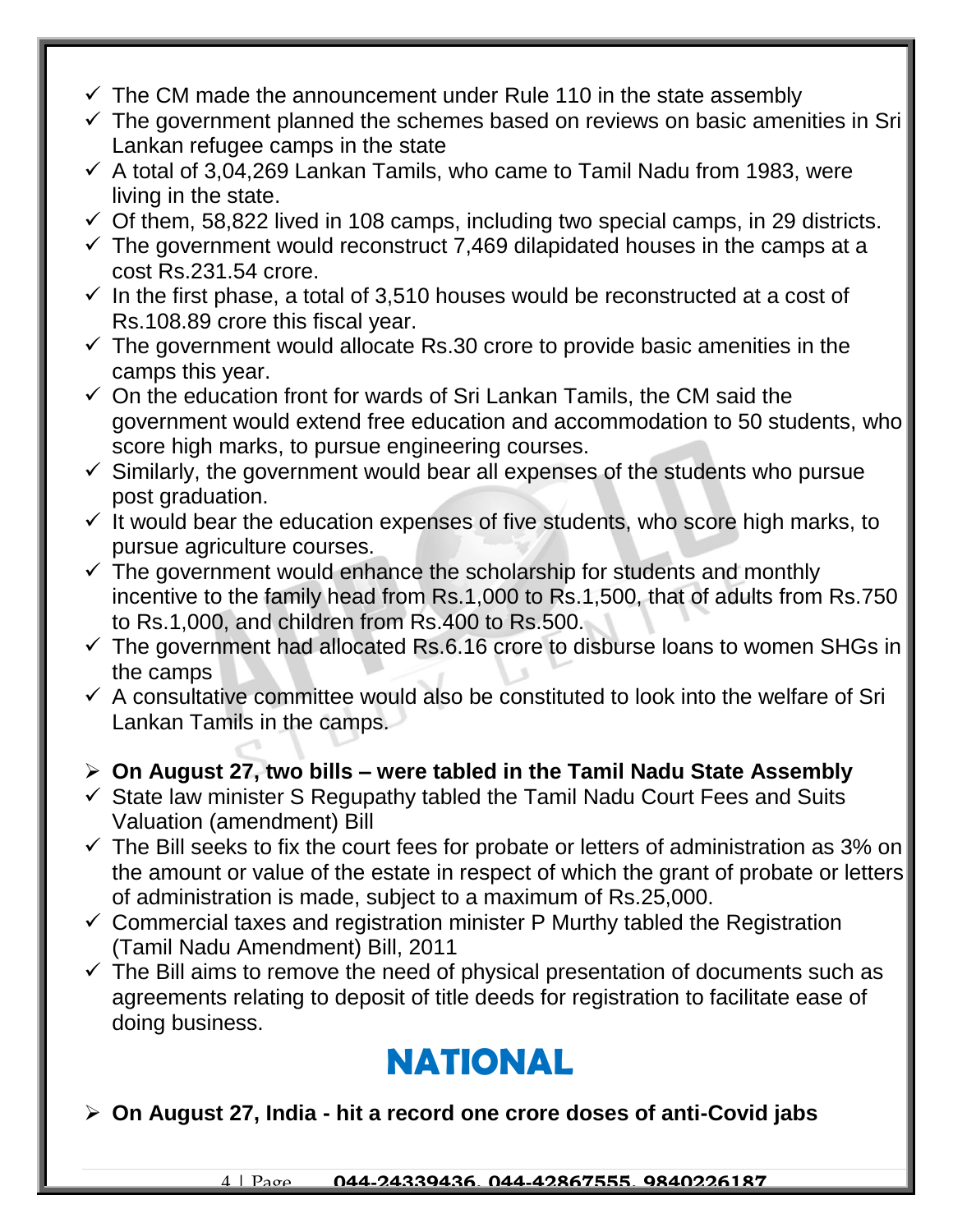

- $\checkmark$  With this, the government has surpassed the previous high of 92 lakh shots on August 16
- $\checkmark$  Now almost 37% of India's 1.3 billion population is covered with at least one dose, whereas 10% have received both doses.
- $\checkmark$  In terms of the 94 crore adult or 18-plus population currently eligible to receive shots, 51% have been covered with at least one dose and of these, 15% have got both doses.
- $\checkmark$  India has delivered the most number of full vaccinations after the US.
- $\checkmark$  The US has 172 million people fully vaccinated and India has 136 million.
- $\checkmark$  In terms of number of people who have received at least one dose, India is behind only China which has delivered 2 billion shots overall as of August 26.
- $\checkmark$  The government aims to cover all of the adult population by December this year, before it starts vaccination among children.

## **DEFENCE**

 **On August 27, the Ministry of Defence - signed a Rs.1,350 crore contract with Mahindra Defence Systems Limited (MDS) to manufacture 14 integrated anti-submarine warfare defence suites (IADS) for front-line warships of the Navy.**



5 | Page **044-24339436, 044-42867555, 9840226187**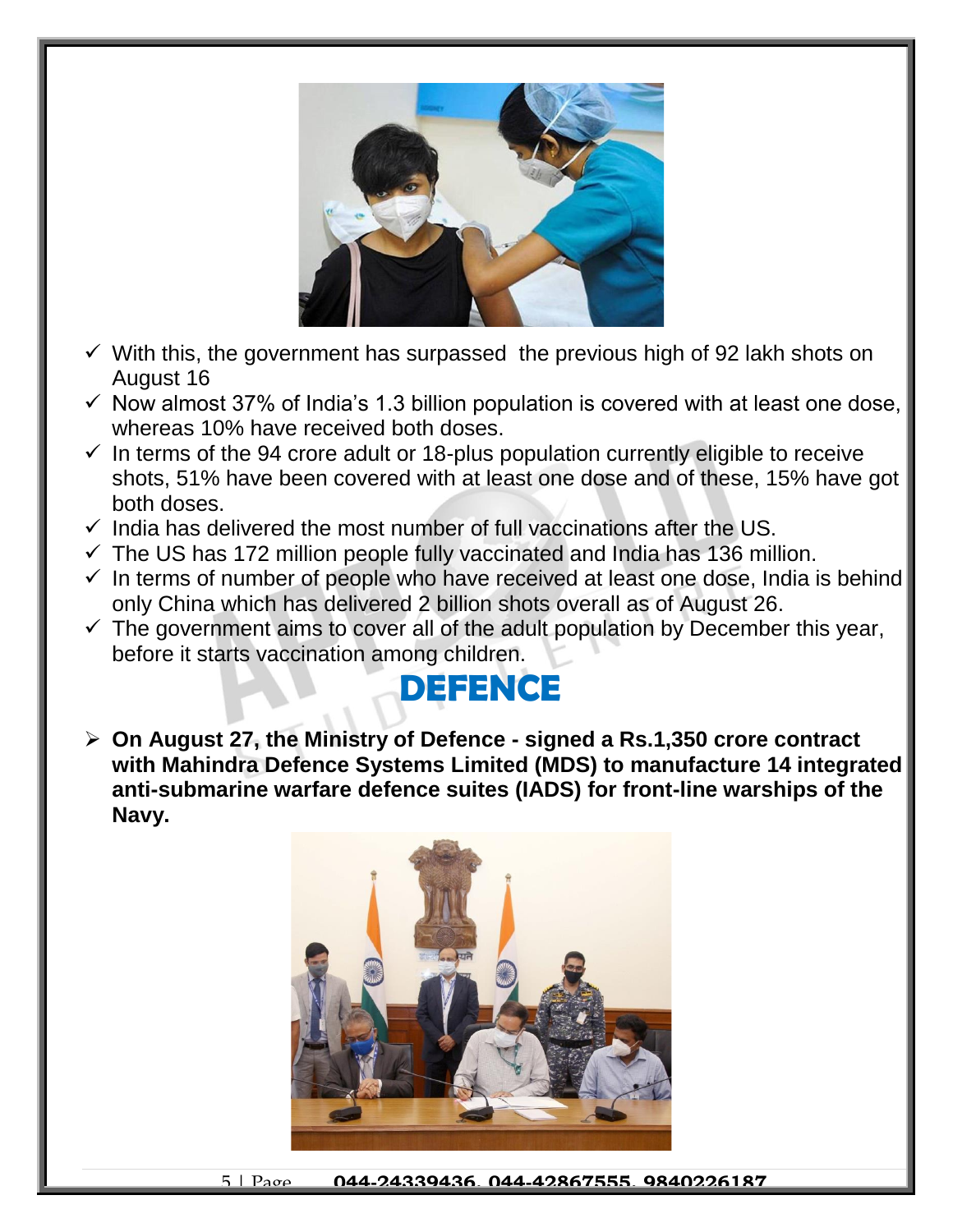- $\checkmark$  The contract with an Indian firm under 'Buy and Make' category is an important boost to 'Atmanirbhar Bharat' mission
- $\checkmark$  IADS is high-end underwater equipment that uses latest technology to detect and protect warships from underwater threats.
- $\checkmark$  It is a versatile system capable of operations from all sizes of warships small, medium, and large
- $\checkmark$  The system will enhance anti-submarine warfare capability of Indian Navy by detecting enemy submarines and torpedoes at extended ranges
- $\checkmark$  The anticipated delivery time lines for the first vessel is maximum of 60 months followed by delivery of one vessel every 12 months.
- $\checkmark$  The ministry has also approved Navy's procurement of four Landing Platform Docks (LPDs), also called amphibious warfare ships, that can transport and land equipment and troops for land warfare
- $\checkmark$  At present, the Navy has only one such ship, INS Jalashwa, purchased from US and commissioned in service in 2007

#### **ECONOMY**

- **On August 27, RBI governor Shaktikanta Das - said that the central bank may launch a pilot of its digital currency by December 2021.**
- $\checkmark$  However, the RBI is yet to finalise whether to launch the currency using distributed ledger technology (DLT) or a centralised ledger.
- $\checkmark$  DLT is the platform on which cryptocurrencies are based, enabling them to be held and traded without any central authority.
- $\checkmark$  During the monetary policy press conference on August 6, RBI deputy governor T Rabi Sankar had said that the central bank would come out with a mode for operations of fiat digital currency by the end of the year.
- $\checkmark$  Countries are bringing virtual currency as the use of paper currency is decreasing due to widespread use of digital transactions
- $\checkmark$  Further, the RBI has said that it will triple the incentive it offers banks for distribution of coins in rural areas.
- $\checkmark$  From September 1, banks will be given an incentive of Rs.75 per coin bag for distribution of coins in rural and semi urban areas and Rs 65 per bag for other centres.

### **WHAT IS IS-KHORASAN? – A REPORT**

- **The Islamic State in Khorasan Province, ISKP (ISIS-K) - has claimed responsibility for the deadly suicide attacks outside Kabul airport on August 26, that killed at least 175 civilians, 13 US soldiers, atleast 28 Taliban members and leaving several injured**
- $\checkmark$  The bombings are said to be the deadliest terror attack on US forces in the strifetorn country since 2011